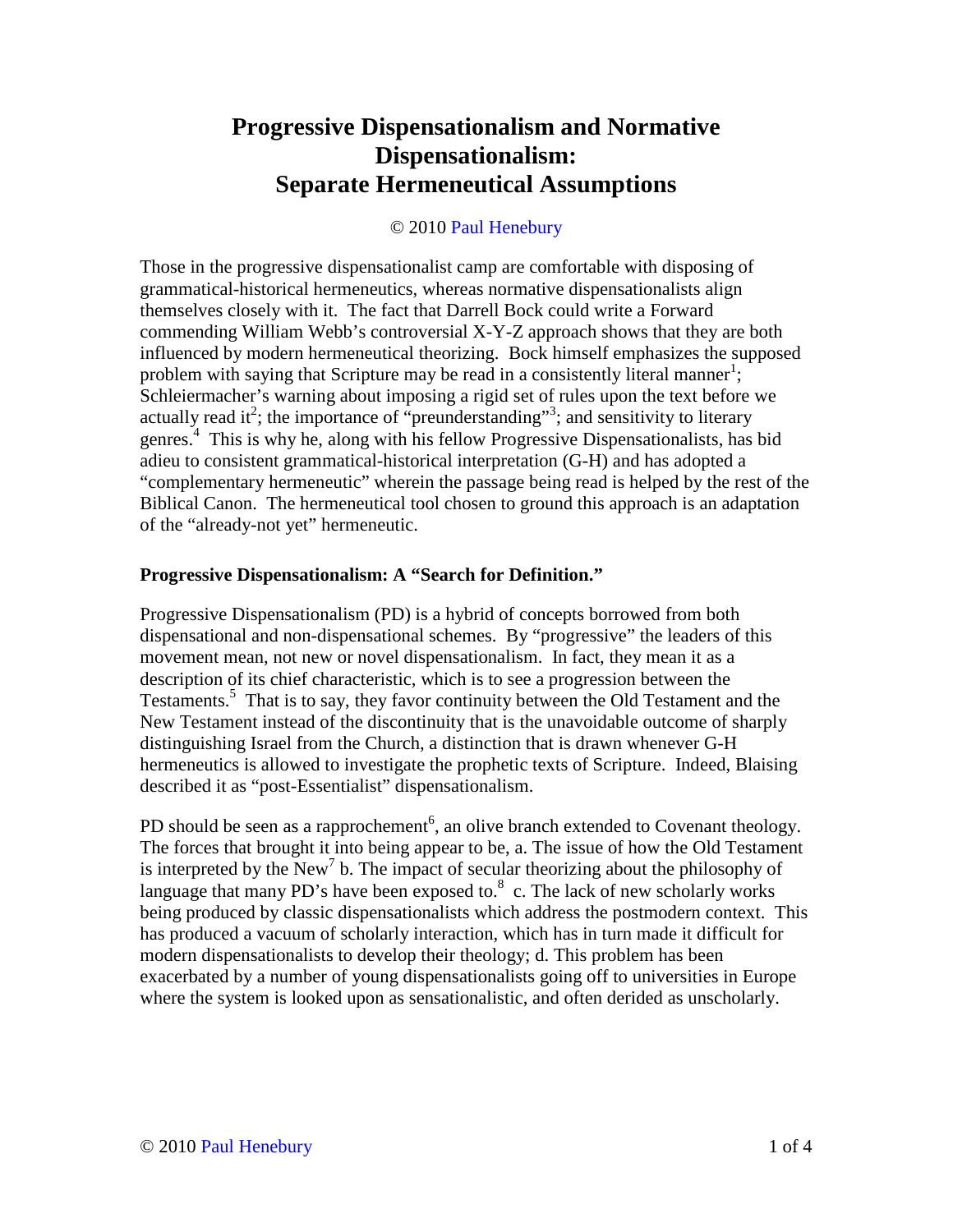## **Some Divergences from Classic Dispensationalism.**

Therefore, PD introduces significant changes in the normative system. $9$  For example, normative dispensational scholars like Charles Ryrie have noted that PD includes the eternal realm in its concept of history.<sup>10</sup> This means that Eternity has been incorporated in the so-called "Zionic" dispensation (coupled with the Millennium).<sup>11</sup> Leading progressive dispensationalist Darrell Bock has been quoted as declaring that progressives and covenant theologians (though not normative dispensationalists) share the same basic already/not yet hermeneutic.<sup>12</sup> This means that they can no longer subscribe to any part of Ryrie's proposed *sine qua non* of dispensationalism. They even have a section in their book, *Dispensationalism, Israel and the Church* entitled, "Beyond the *Sine Qua Non*."<sup>13</sup>

Hermeneutically speaking, the following passage helps to bring out the different outlook taken by PD. We have inserted the names of leading hermeneutical theorists in order to show how thoroughly entrenched PD's are in the landscape of modern hermeneutical theory:

Over the past three decades important developments have taken place in the evangelical perception and practice of historical and literary interpretation. Appreciation has grown for the historicity of both subject and object in the act of interpretation. This includes respect for the problem of historical distance [e.g. Lessing, Ricoeur] resulting in horizontal differences between text and interpreter [Gadamer, Ricoeur], the role of the interpreter's preunderstanding [Schleiermacher, Gadamer], and methodological applications of the hermeneutical spiral [Gadamer, Thiselton]. Likewise, the role of community in interpretation is increasingly recognized [Fish, Derrida]. This leads to an awareness of the influence of tradition upon the interpreter's preunderstanding [Gadamer, Ricoeur] as well as the broader dialogic context [Bakhtin, Vanhoozer] of interpretive questions and possible answers.<sup>14</sup>

In PD the Church is not an intercalation, so its distinction from Old Testament Israel becomes unclear to say the least. In a chapter devoted to PD, Ryrie demonstrates the knock-on effects of the beliefs of this new movement. Among these effects are, redefining the concept of "mystery" so that it is not a truth previously *unrevealed* in former ages, but is instead a truth previously *unrealized<sup>15</sup>*; and making the baptism with the Holy Spirit an Old Testament work.<sup>16</sup> This has already led one PD proponent (David Turner) to call the Church the "new Israel".<sup>17</sup>

Finally, progressives, utilizing a version of the "already/not yet" hermeneutic18, think that Christ is now seated upon the throne of David (citing, e.g., Psa.110). In other words, since the Melchisedekian priesthood of Christ has been inaugurated (Hebrews 5, 7), the promised Davidic reign, mentioned in the same Psalm, has already been inaugurated (seeming to run contrary to Rev. 3:21)! This completely re-jigs both the standard view of a Divine economy, and forces the progressive dispensationalist into employing his "complementary hermeneutic," which is little more than admitting that the New Testament re-interprets the Old Testament.<sup>19</sup>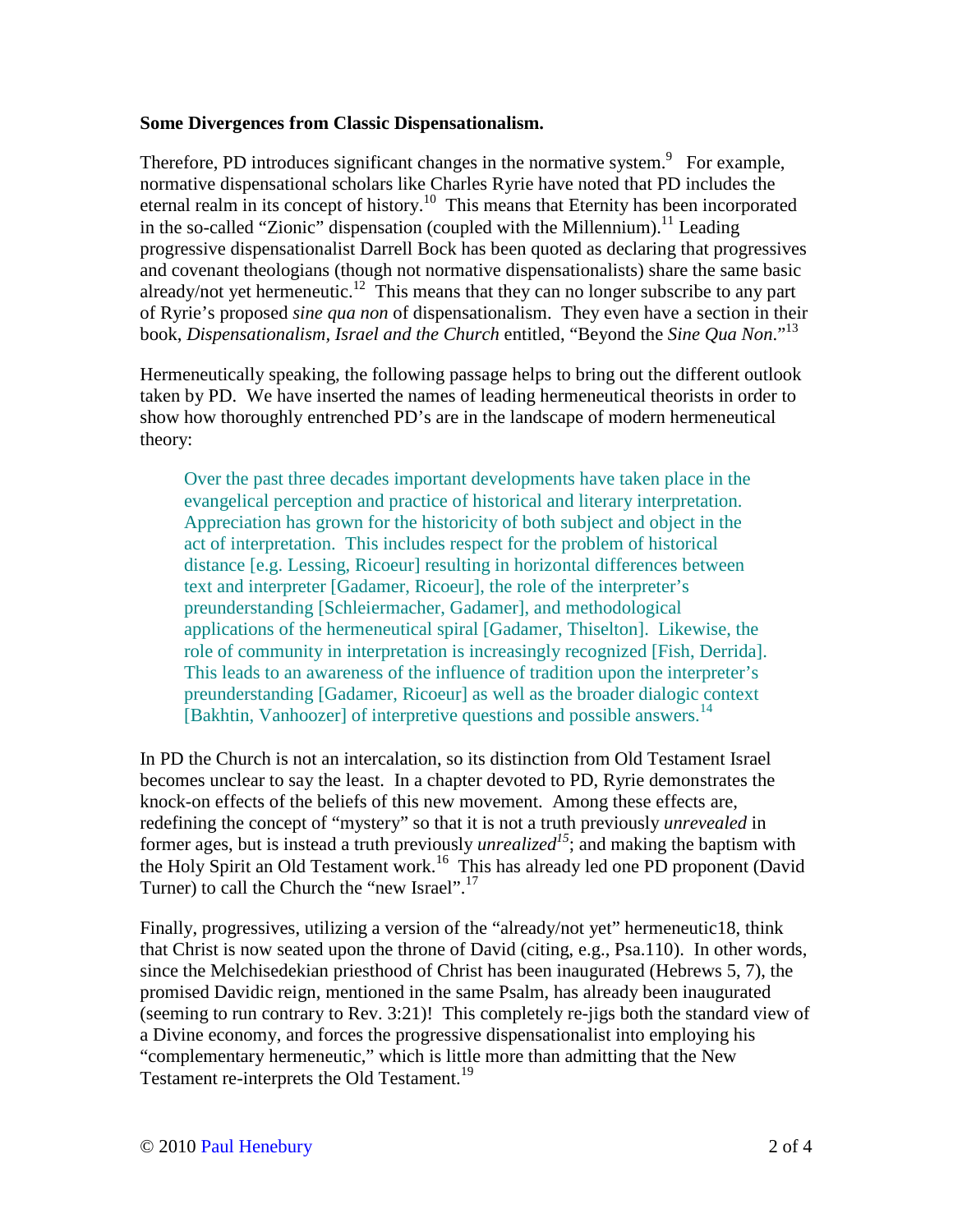These things considered it is hard to see progressive dispensationalism as anything else but a more literal form of historic premillennialism, and not a relative of dispensationalism at all.<sup>20</sup> Indeed, one gets the distinct impression that many PD's wish to distance themselves as far as possible from classic dispensationalists. For example, Blaising's apology for what he calls "recent" dispensationalism ends up reading like an attempt to disengage himself from his dispensational predecessors. Interestingly, this is how it is taken by one of his Reformed critics. $21$ 

4 Ibid, 85ff.

 $\overline{a}$ 

5 Bock, *Three Central Issues in Contemporary Dispensationalism*, 90.

- 6 The word crops up in Craig A. Blaising and Darrell L. Bock, eds., *Dispensationalism, Israel and the Church: The Search for Definition*, (Grand Rapids: Zondervan, 1992).
- $<sup>7</sup>$  See the formative essay by Kenneth Barker "False Dichotomies Between the Testaments" JETS 28</sup> (March 1982).
- 8 Cf. Blaising and Bock, *Progressive Dispensationalism*, 58.
- <sup>9</sup> We do not say that there have not been changes and disagreements within dispensational circles. This is plain enough to see. But we are saying that PD and the changes it introduces really do alter the overall tenets of normative dispensationalism. It adopts a different set of hermeneutical rules, which lead to a different theology.
- <sup>10</sup> Charles C. Ryrie, *Dispensationalism*, 167.

<sup>11</sup> Blaising and Bock, *Progressive Dispensationalism*, 281-283.

<sup>12</sup> Bock, *Three Central Issues in Contemporary Dispensationalism*, 135.

<sup>13</sup> Craig A. Blaising "Beyond the *Sine Qua Non*," in Blaising and Bock, eds., *Dispensationalism, Israel and the Church*, 30-34.

<sup>14</sup> Ibid, 30.

<sup>15</sup> See particularly Robert L. Saucy, *The Case for Progressive Dispensationalism*, (Grand Rapids: Zondervan, 1993), 143ff. Idem, "The Church as the Mystery of God," in Blaising and Bock, eds., *Dispensationalism, Israel and the Church.* 

<sup>&</sup>lt;sup>1</sup> Darrell L. Bock, "Response" to Elliott Johnson in, ed., Herbert W. Bateman IV, *Three Central Issues in Contemporary Dispensationalism*, (Grand Rapids: Kregel, 1999), 77.

<sup>&</sup>lt;sup>2</sup> Bock, "Hermeneutics of Progressive Dispensationalism," ibid, 86.

<sup>&</sup>lt;sup>3</sup> Craig A. Blaising and Darrell L. Bock, *Progressive Dispensationalism*, (Wheaton, IL: BridgePoint, 1993), 59-62.

<sup>16</sup> Saucy, *The Case for Progressive Dispensationalism*, 176-177.